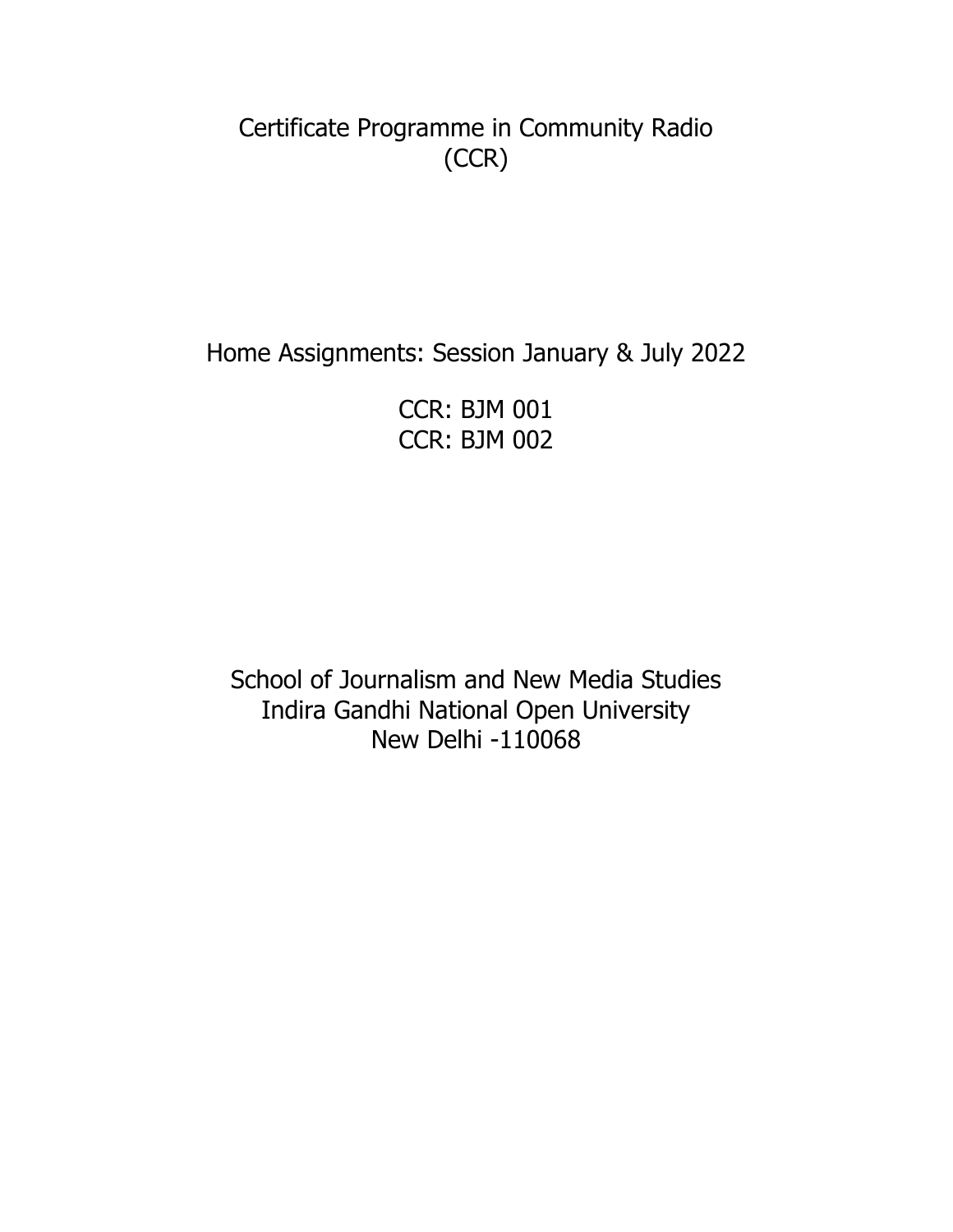Dear Students,

For the Courses BJM: 001 and BJM: 002 of the Certificate Programme in Community Radio, the home assignments are to be completed. The home assignments are compulsory to complete the programme.

Please note that:

All the answers should be logical and within the limit of 400 words.

The writing style should be clear and to the point

Kindly finish your home assignments and submit them to the **Coordinator of your Study Centre** within the stipulated time for being eligible to appear in the term-end examination. You must mention your Enrolment Number, Name, Address, Assignment Code and Study Centre Code on the first page of the assignment. **You must obtain a receipt from the Study Centre for the assignments submitted and retain it.** If possible, keep a photocopy of the assignments with you.

Alternatively, you may also submit your assignments (By Hand or By Post) to the **Programme Coordinator** at the address given below.

#### **You will be informed about your internship schedule and centre in due course of time.**

Best wishes,

Dr. O. P. Dewal Programme Coordinator , School of Journalism and New Media Studies (SOJNMS), New Academic Block 15A, Indira Gandhi National Open University (IGNOU), Maidan Garhi, New Delhi-110068 Tel: 91-11-29571604 E-mail: opdewal@ignou.ac.in